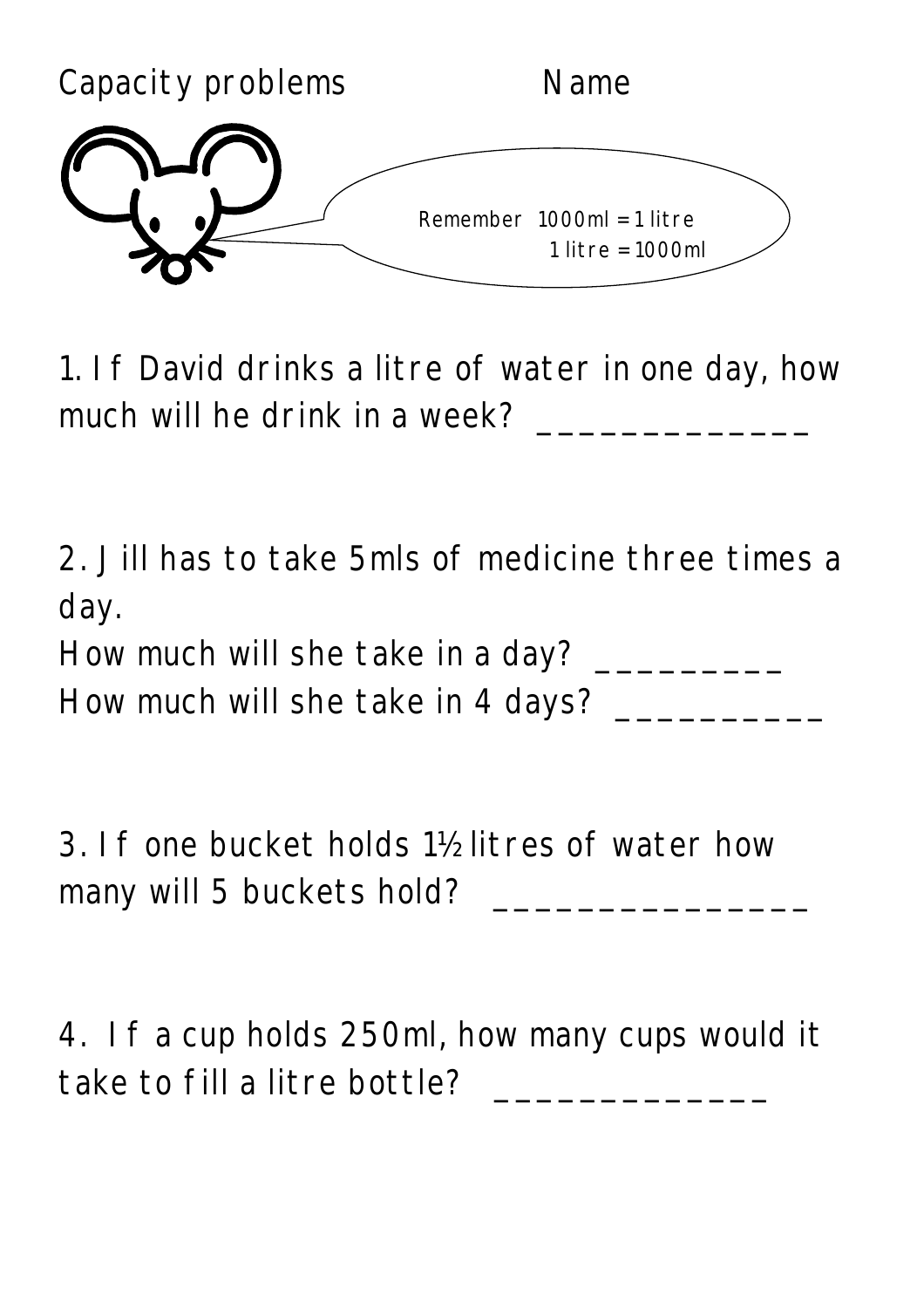

1. If David drinks 2 litres of water in one day, how much will he drink in a week?

2. Jill has to take 5mls of medicine four times a day.

How much will she take in a day? \_\_\_\_\_\_\_\_\_

How much will she take in 6 days? \_\_\_\_\_\_\_\_\_\_

 $\frac{1}{2}$  ,  $\frac{1}{2}$  ,  $\frac{1}{2}$  ,  $\frac{1}{2}$  ,  $\frac{1}{2}$  ,  $\frac{1}{2}$  ,  $\frac{1}{2}$  ,  $\frac{1}{2}$ 

3. If one bucket holds 1½ litres of water how many will 7 buckets hold? \_\_\_\_\_\_\_\_\_\_\_\_\_\_\_

4. If a cup holds 250ml, how many cups would it take to fill 2 litre bottle?

\*\* Show how you worked out your answers on the back.